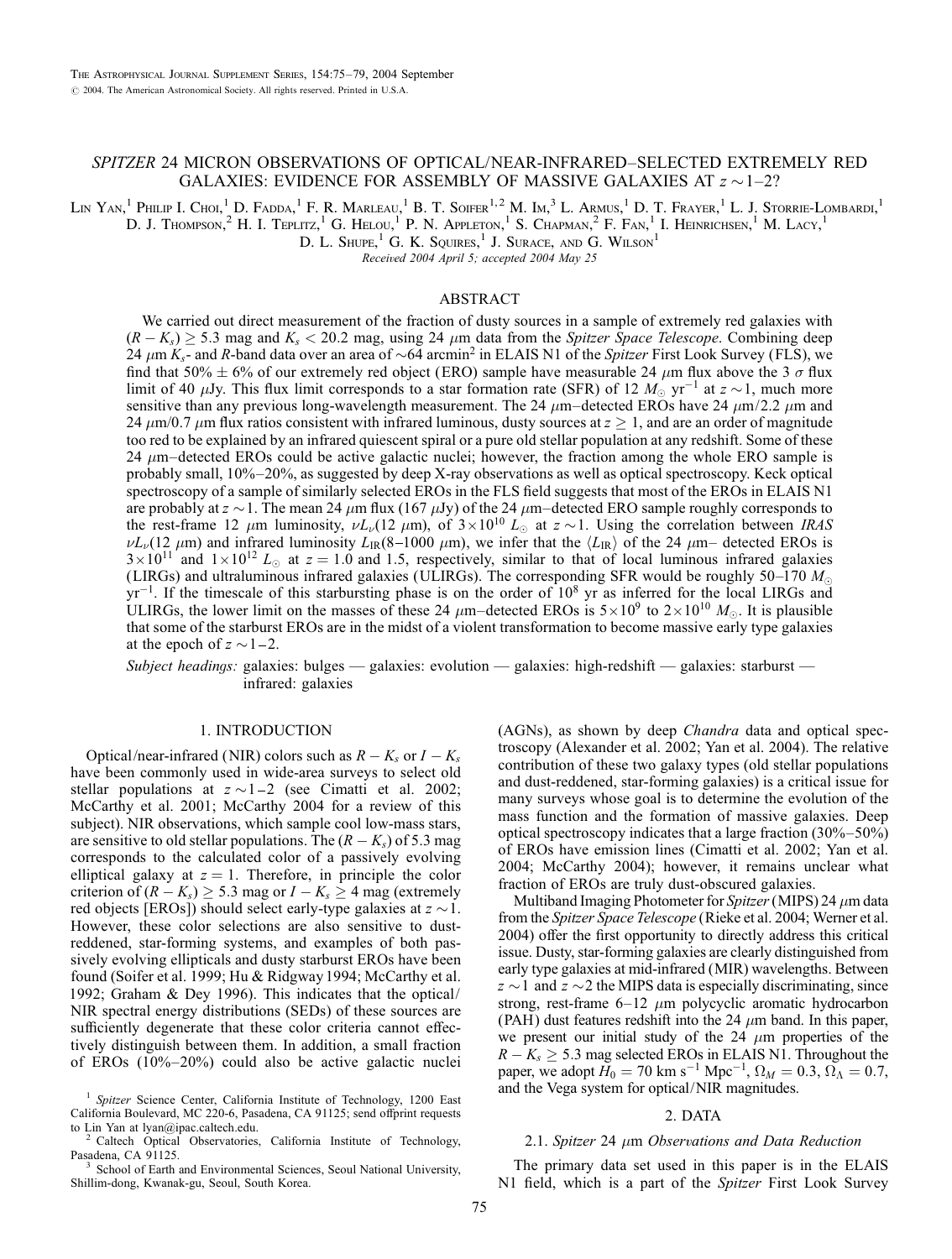TABLE 1 SUMMARY OF OPTICAL, NIR, AND 24  $\mu$ m Observations

| Filter     | <b>FWHM</b><br>(arcsec) | Pixel Scale<br>$(\text{arcsec pixel}^{-1})$ | $\langle$ Exposure Time $\rangle$<br>(S) | $3 \sigma$ Limits<br>(mag)  |
|------------|-------------------------|---------------------------------------------|------------------------------------------|-----------------------------|
| $R$        | 1.0                     | 0.26                                        | 1800                                     | $25.5^a/25.2^b$             |
| $K$        | 1.0                     | 0.25                                        | $1800^{\rm a}/9000^{\rm b}$              | $20.3^{\rm a}/21.0^{\rm b}$ |
| $24 \mu m$ | 55                      | 2.55                                        | $349^{\rm a}/4268^{\rm b}$               | $90^{\rm a}/40^{\rm b,c}$   |

 $(FLS)^{4}$ . The field was observed in a 2×2 pointing in photometry mode mosaic, and the raw data were processed and stacked by the data processing pipeline at the Spitzer Science Center (SSC). Source catalogs at 24  $\mu$ m were generated using STARFINDER (Diolaiti et al. 2000), which measures profilefitted fluxes for point sources. The complete description of the 24  $\mu$ m data reduction and source catalog can be found in Marleau et al. (2004). To aid in the interpretation of the results from ELAIS N1, we also analyzed the FLS verification strip (FLSV). The data presented here covers  $64$  arcmin<sup>2</sup> in ELAIS N1 and 256 arcmin<sup>2</sup> in the FLSV. Table 1 summarizes the salient characteristics of all data used in this paper.

## 2.2. Optical and NIR Imaging and Keck Spectroscopy

All R-band observations were taken at the Kitt Peak National Observatory. Final stacked images and source catalogs have been publicly released (Fadda et al. 2004). The  $K_s$ -band data were obtained using the Wide-Field Infrared Camera (WIRC ) on the Palomar 200 inch telescope. The K-band data in ELAIS N1 covers  $8' \times 8'$ . A detailed description of the WIRC observations and data reduction are included in a separate paper by P. Choi et al. (2004, in preparation). Finally, high-resolution optical spectra of a  $K_s$ -selected galaxy sample within the FLS region were obtained using the Keck Deep Imaging Multiobject Spectrograph (DEIMOS; Faber et al. 2003). A total of  $\approx$ 1000 redshifts were measured, of which 112 (52 EROs) are included in the analysis in this paper.

#### 3. RESULTS AND IMPLICATIONS

#### 3.1. The 24  $\mu$ m–Detected EROs

To merge the  $R/K$  and 24  $\mu$ m source catalogs, we used a simple positional matching method with a 2<sup>n</sup>/4 match radius, which corresponds to a 3  $\sigma$  combined astrometric uncertainty from the  $K_s$  and 24  $\mu$ m data. Because of the relatively low source density (7 arcmin<sup>-2</sup>), the likelihood of spurious matches is small (3%), consistent with the fact that we find only one multiple match out of 65. In addition, we test the robustness of each match by comparing the probability of the measured separation based on the astrometric uncertainties to the probability of a spurious detection based on the 24  $\mu$ m source density. The probability ratios above unity are implied to be likely real matches, and we found that all but two matches meet this criteria. We retained these two matches, since visual



FIG. 1.—Color-magnitude diagram of  $R - K_s$  vs.  $K_s$ . All  $K_s$ -band detected sources are shown as crosses, and sources with 24  $\mu$ m counterparts are indicated by open circles. The  $R - K_s \geq 5.3$  mag and  $K_s < 20.2$  mag limits are shown as solid horizontal and vertical lines, respectively.

inspection suggests that they could still be associated with physical offset centroids. Bright stars were rejected using R-band images. Stellar contamination in our sample is expected to be small, since the field is at the Galactic latitude of  $41^\circ$ , and 24  $\mu$ m data samples the tail of the Rayleigh-Jeans energy distribution.

Since the R- and  $K_s$ -band data have similar seeing,  $R - K_s$ colors were measured using a fixed  $3<sup>0</sup>$  diameter aperture. The ERO catalog with  $R - K_s \geq 5.3$  mag and  $K_s < 20.2$  mag (6  $\sigma$ ) consists of 129 galaxies over 64 arcmin<sup>2</sup> in ELAIS N1. Figure 1 shows the  $R - K_s$  versus  $K_s$  distribution for all sources (*black crosses*). The  $R - K_s \geq 5.3$  mag and  $K_s < 20.2$  mag limits are shown as solid horizontal and solid vertical lines, and sources with 24  $\mu$ m detected counterparts are indicated as red open circles. We find that 24  $\mu$ m–detected sources have slightly redder  $R - K_s$  colors than nondetected sources, consistent with the expectation that 24  $\mu$ m emission is an indicator of dust extinction.

Of the 129 EROs, 65 (50%  $\pm$  6%) have 24  $\mu$ m emission with flux greater than 40  $\mu$ Jy. The fraction of 24  $\mu$ m–detected EROs becomes slightly higher for redder sources, with 56%  $\pm$ 15% and 67%  $\pm$  30% for  $R - K_s \ge 6.0$  mag and  $R - K_s \ge 6.0$ 6:5 mag, respectively. However, the errors of these fractions are large because of the shallow R-band limit. Deeper data are needed to reduce the uncertainties. In Figure  $2a$ , we show the 24  $\mu$ m flux distributions of both the total and ERO samples. We find that 70% of the 24  $\mu$ m EROs have  $f_{24 \mu m} > 90 \mu Jy$  and that the mean 24  $\mu$ m flux of the ERO sample is 167  $\mu$ Jy. Figure 2*b* shows  $K_s$  versus 24  $\mu$ m flux for all detected sources (*filled* squares) and for the EROs (large open circles). We find that among the 24  $\mu$ m–detected sources,  $K_s$  is weakly correlated with  $f_{24 \mu m}$ , with large scatter. This is expected, since these two bands sample light from different physical origins, the stellar photosphere versus dust emission. This also explains why many faint  $K_s$  sources have fairly bright 24  $\mu$ m fluxes. For

<sup>&</sup>lt;sup>a</sup> FLSV.<br><sup>b</sup> ELAIS N1.<br><sup>c</sup> In units of  $\mu$ Jy.

<sup>4</sup> For details of the FLS observation plan and the data release, see http:// ssc.spitzer.caltech.edu/fls.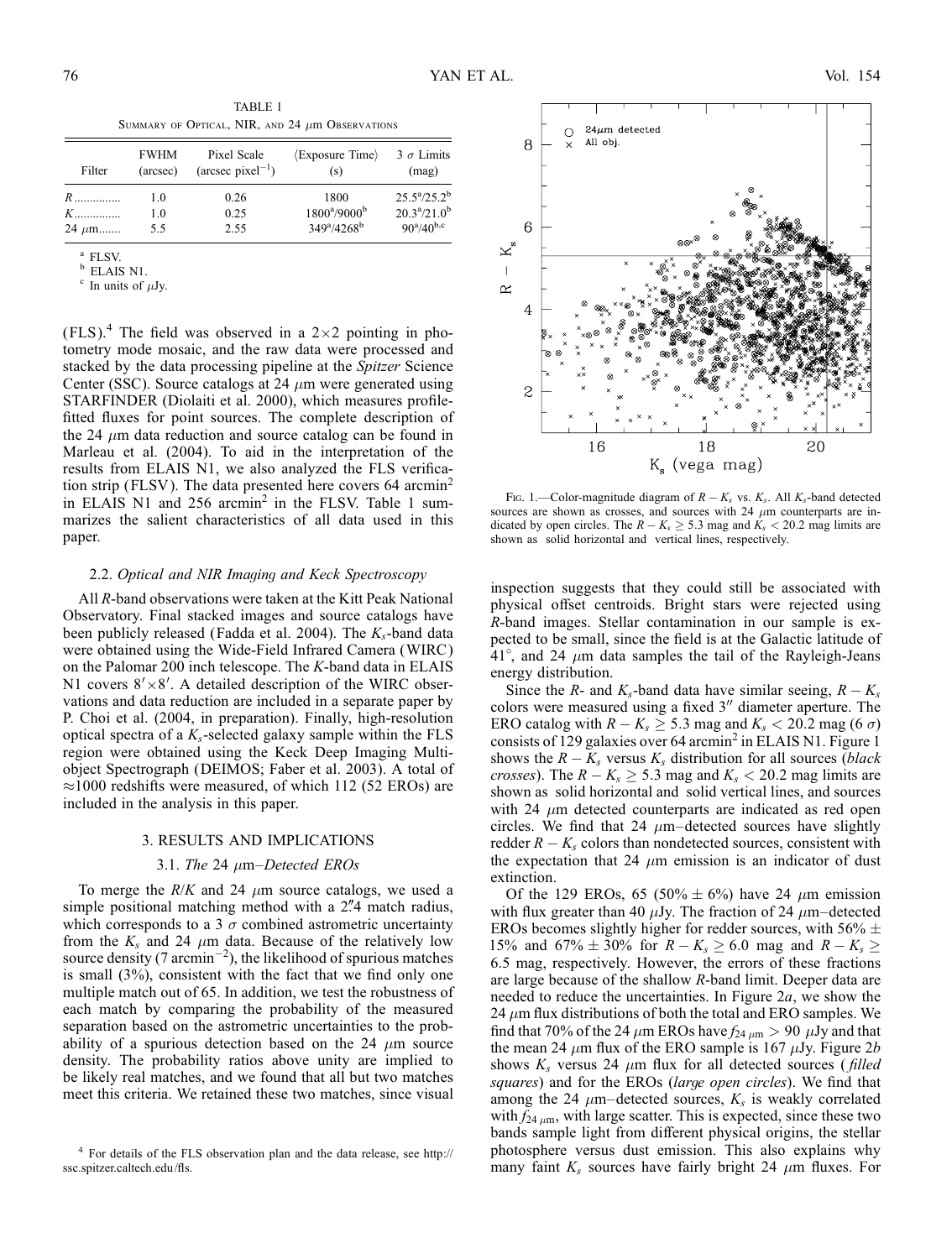

FIG. 2.—(a) 24  $\mu$ m flux distribution of the total (*dashed line*) and 24  $\mu$ m– detected ERO (solid line) populations. (b)  $K_s$  vs. 24  $\mu$ m flux for all detected sources ( filled squares) and for the EROs (large open circles).

 $K_s$ -bright ( $\sim$ 18–17 mag) and 24  $\mu$ m–faint sources, the MIR data is deep enough to detect the emission from normal galaxy populations at low redshifts.

## 3.2. The Nature of the EROs with 24  $\mu$ m Emission

What types of galaxies are the 24  $\mu$ m–detected EROs? In Figure 3a (Plate 1), we present a 24  $\mu$ m/0.7  $\mu$ m and 24  $\mu$ m/ 2.2  $\mu$ m color-color diagram showing that 24  $\mu$ m–detected EROs (red squares) are clearly separated from EROs without 24  $\mu$ m emission (*green*), as well as the general non-ERO population (black and blue). This suggests that the MIR/ optical and MIR/NIR colors of 24  $\mu$ m–detected EROs are unique, distinguishing them from other populations. Figure  $3b$ presents the expected colors as a function of redshift for various SED templates, assuming no evolution. The SEDs for M51 (normal spiral), M82 (starburst), and Mrk 231 (dusty AGN) are taken from Silva et al. (1998), Fadda et al. (2002), and Chary & Elbaz (2001). In the case of M31's bulge (old stellar population), we use the NIR  $J, H, K$ , and IRAS 12, 25, 60, and 100  $\mu$ m fluxes, all within a 4' diameter aperture of the central nucleus (Soifer et al. 1986), and merge this with a 10 Gyr theoretical SED from Bruzual & Charlot.<sup>5</sup> For comparison, a sample of 112 24  $\mu$ m sources from the FLSV with known spectroscopic redshifts are marked to show the actual redshift range of the 24  $\mu$ m EROs in ELAIS N1. Of these 112 redshifts, 10 are 24  $\mu$ m–detected EROs with 0.8 <  $z_{\text{spec}}$  < 1.3, and the optical spectra of these 10 sources all have a  $[O \text{ II}]$  3727 Å emission line.

Comparing Figure  $3a$  and  $3b$ , we reach the following conclusions:

1. 24  $\mu$ m–detected EROs in ELAIS N1 with  $R - K_s \geq$ 5.3 mag,  $K_s < 20.2$  mag, and  $f_{\nu}(24 \mu m) > 40 \mu Jy$  are infraredbright sources at  $z \geq 1$ . They have colors similar to starbursts such as M82 at  $z \geq 1$ , or dust reddened AGNs such as Mrk 231 at  $z > 0.7$ . Their colors are too red to be explained by any normal spiral or old stellar populations at any redshifts.

2. The likely redshift range of these 24  $\mu$ m EROs is  $z \ge 1$ , as predicted from the model SEDs of M82 and Mrk 231. This is further confirmed by comparison with the Keck spectroscopic sample from the FLSV.

3. The remaining half of the ERO population are probably galaxies with old stellar populations at  $z \sim 1$ , as suggested by the tracks in Figure 3b.

Half of the ELAIS N1 ERO sample have 24  $\mu$ m dust emission. The key question is what their infrared luminosities are. In the previous section, we conclude that the 24  $\mu$ m– detected EROs have colors similar to M82; however, Figure 3a does not set any constraints on either their luminosities or masses. We have a total of 112 redshifts for objects with 24  $\mu$ m counterparts (the FLSV 3  $\sigma$  flux limit is 90  $\mu$ Jy). In Figure 4, we present the observed 24  $\mu$ m luminosity versus redshift for the spectroscopic FLSV sample. At  $z \sim 1$ , the observed 24  $\mu$ m luminosity roughly corresponds to the rest-frame IRAS 12  $\mu$ m luminosity, within a factor of 2. The Spitzer 24  $\mu$ m filter is narrower than the IRAS 12  $\mu$ m filter, but ignoring this difference a crude conversion of the observed Spitzer 24  $\mu$ m flux can be made to place a lower limit on the rest-frame IRAS 12  $\mu$ m luminosity. We can infer the total infrared luminosity of 24  $\mu$ m sources at  $z \sim 1$  by using the correlation between the 12  $\mu$ m luminosity,  $\nu L_{\nu}$ (12  $\mu$ m), and the infrared luminosity  $L_{\rm IR} (8\!-\!1000\,\,\mu{\rm m}), L_{\rm IR} = 0.89 [\nu L_\nu (12\,\,\mu{\rm m})]^{1.094}\,\,L_\odot$  (Soifer et al. 1989; Chary & Elbaz 2001). The mean flux (167  $\mu$ Jy) of the 24  $\mu$ m–detected EROs in ELAIS N1 implies  $L_{IR} \sim 3 \times 10^{11} L_{\odot}$ at  $z = 1.0$  and  $L_{IR} \sim 10^{12} L_{\odot}$  at  $z = 1.5$ , similar to that of local LIRGs and ULIRGs. The corresponding SFR is 50–170  $M_{\odot}$  $yr^{-1}$ , using  $SFR = 1.71 \times 10^{-10} L_{IR}$   $(M_{\odot} \text{ yr}^{-1})$  (Kennicutt 1999). We emphasize that the 3  $\sigma$  flux limit of 40  $\mu$ Jy in ELAIS N1 corresponds to a SFR of 12  $M_{\odot}$  yr<sup>-1</sup>, more sensitive than the deepest 1.4 GHz observation (Smail et al. 2002). In comparison, the SFR derived from the rest-frame [O ii] *k*3727 emission line for EROs is roughly a few  $M_{\odot}$  yr<sup>-1</sup> (Yan et al. 2004; Cimatti et al. 2002). Our results are consistent with very deep 1.4 GHz (rms  $\sim$  3  $\mu$ Jy) measurements (Smail et al. 2002).

#### 3.3. Summary and Implications

Spitzer 24  $\mu$ m data in ELAIS N1 have revealed that 50%  $\pm$ 6% of EROs with  $R - K_s \ge 5.3$  mag and  $K_s < 20.2$  mag have detectable 24  $\mu$ m emission above 40  $\mu$ Jy. The colors and inferred redshifts of the 24  $\mu$ m–detected EROs suggest that they are infrared-luminous, dusty sources at  $z \geq 1$ . Their mean 24  $\mu$ m flux (167  $\mu$ Jy) corresponds to  $\langle L_{\rm IR} \rangle \sim 3 \times 10^{11} L_{\odot}$  at  $z \sim$ 1 and to  $\langle L_{IR} \rangle \sim 10^{12} L_{\odot}$  at  $z \sim 1.5$ . Some of these 24  $\mu$ m– detected EROs could be AGNs. The 1 Ms Chandra observation in the Hubble Deep Field and optical spectroscopy suggest that the fraction of EROs likely to be AGNs is small, around 10%–20% (Alexander et al. 2002; Yan et al. 2004). These dusty AGNs can be identified when we combine this current analysis with the Infrared Array Camera ( IRAC) data. Our result suggests that a significant fraction of EROs are extremely active starbursts (LIRGs or ULIRGs). If the timescale of this starbursting phase is on the order of  $10^8 \text{ yr}^{-1}$ , as inferred from local LIRGs and ULIRGs (Sanders & Mirabel 1996), we can set a lower limit to the mass of these 24  $\mu$ m–detected EROs as  $SFR \times \tau = (50 \times 10^8) - (170 \times 10^8) = (5 \times 10^9) (2 \times 10^{10})$  M<sub>o</sub>. If the EROs without detectable 24  $\mu$ m are indeed massive systems with old stellar populations at  $z \sim 1$ as measured by several recent surveys (Glazebrook et al. 2004;

 $5$  The Bruzual & Charlot model is available at ftp://gemini.tuc.noao.edu/ pub/charlot/bc95.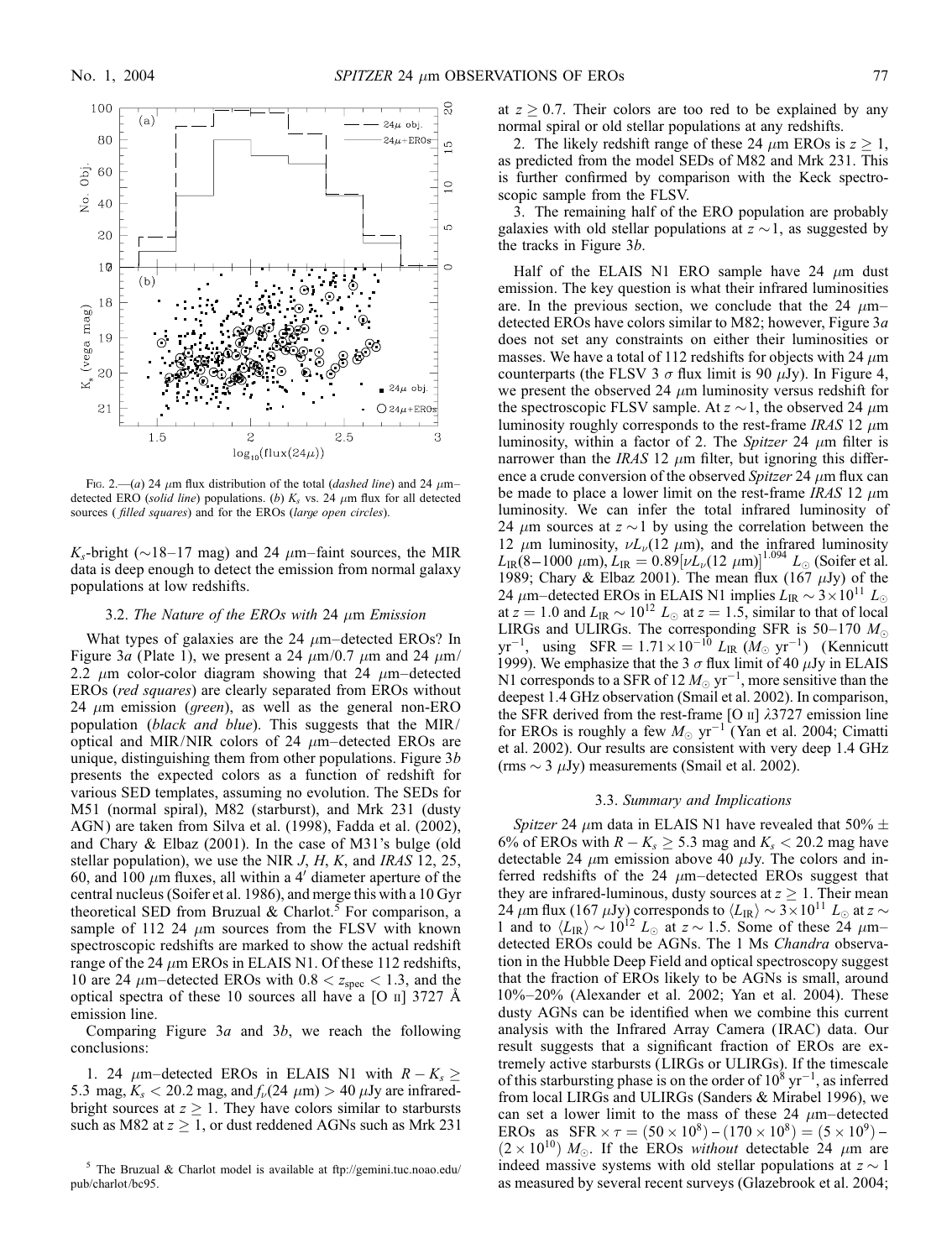Fig. 4.—Observed 24  $\mu$ m luminosity as a function of spectroscopic redshift for a sample of 112 24  $\mu$ m–detected sources in the FLSV region. The solid triangles are  $24 \mu m$ –detected EROs.

Bell et al. 2003), one plausible connection between the starburst and early-type ERO populations is that the former may be in the process of transforming into the latter, as initially postulated by Kormendy & Sanders (1992). In the hierarchical clustering paradigm, it could be interpreted that our deep 24  $\mu$ m observations are capturing a massive galaxy population in the midst of violent transformation, possibly in the process of assembly via mergers/starbursts at the epoch of

- Alexander, D. M., Vignali, C., Bauer, F. E., Brandt, F. E., Hornschemeier, A. E., Garmire, G. P., & Schneider, D. P. 2002, AJ, 123, 1149
- Bell, E. F., McIntosh, D. H., Katz, N., & Weinberg, M. D. 2003, ApJS, 149,
- 289
- Diolaiti, E., Bendinelli, O., Bonaccini, D., Close, L., Currie, D., & Parmeggiani, G. 2000, A&AS, 147, 335
- Chary, R., & Elbaz, D. 2001, ApJ, 556, 562
- Cimatti, A., et al. 2002, A&A, 381, L68
- Faber, S. M., et al. 2003, Proc. SPIE, 4841, 1657
- Fadda, D., Jannuzi, B., Ford, A., & Storrie-Lombardi, L. J., 2004, AJ, 128, 1
- Fadda, D., et al. 2002, A&A, 383, 838
- Glazebrook, K., et al. 2004, Nature, 430, 181
- 
- Graham, J., & Dey, A. 1996, ApJ, 471, 720
- Hu, E. M., & Ridgway, S. E. 1994, AJ, 107, 1303
- Kennicutt, R. C. 1999, ARA&A, 36, 189
- Kormendy, J., & Sanders, D. 1992, ApJ, 390, L53
- Marleau, F., et al. 2004, ApJS, 154, 66

 $z \sim 1 - 2$ . The accurate determination of the stellar and dynamical masses of these starburst EROs at  $z \sim 1-2$  will be critical for the resolution of this question. Finally, the measurement of volume-averaged mass density at  $z \sim 1-2$  would require a better understanding of the physical source of the integrated K-band light, whether from dusty systems or from old stars.

Our result is consistent with what has been found with Hubble Space Telescope (HST) morphological studies of EROs. Yan & Thompson (2003) and Moustakas et al. (2004) have found that close to 50% of EROs with  $K_s < 20$  mag have morphologies consistent with disk or later type galaxies in the observed 8100–8500 Å wavelength, and less than  $40\%$  show clean bulge-type profiles. With the HST ACS/NICMOS images in the FLSV region, we will be able to investigate the morphologies of these infrared luminous EROs, and to determine if indeed they are starbursting mergers at  $z \sim 1$ .

This work is based in part on observations made with the Spitzer Space Telescope, which is operated by the Jet Propulsion Laboratory, California Institute of Technology, under NASA contract 1407. Support for this work was provided by NASA. The spectroscopic data presented herein were obtained at the W. M. Keck Observatory, which is operated as a scientific partnership among the California Institute of Technology, the University of California, and the National Aeronautics and Space Administration. The Observatory was made possible by the generous financial support of the W. M. Keck Foundation. We also wish to recognize and acknowledge the very significant cultural role and reverence that the summit of Mauna Kea has always had within the indigenous Hawaiian community. We are most fortunate to have the opportunity to conduct observations from this mountain.

### REFERENCES

- McCarthy, P. J. 2004, ARA&A, 2004, submitted
- McCarthy, P. J., Persson, S. E., & West, S. C. 1992, ApJ, 386, 52
- McCarthy, P. J., et al. 2001, ApJ, 560, L131
- Moustakas, L., et al. 2004, ApJ, 600, L131
- Rieke, G., et al. 2004, ApJS, 154, 25
- Sanders, D., & Mirabel, I. F. 1996, ARA&A, 34, 749
- Silva, L., Granato, G. L., Bressan, A., & Danese, L. 1998, ApJ, 509, 103
- Smail, I., Owen, F. N., Morrison, G. E., Keel, W. C., Ivison, R. J., & Ledlow, M. J. 2002, ApJ, 581, 844
- Soifer, B. T., Boehmer, L., Neugebauer, G., & Sanders, D. B. 1989, AJ, 98, 766 Soifer, B. T., Matthews, K., Neugebauer, G., Armus, L., Cohen, J. G., Pers-
- son, S. E., & Smail, I. 1999, AJ, 118, 2065
- Soifer, B. T., Rice, W. L., Mould, J. R., Gillett, F. C., Rowan-Robinson, M., & Habing, H. J. 1986, ApJ, 304, 651
- Werner, M., et al. 2004, ApJS, 154, 1
- Yan, L., & Thompson, D. J. 2003, ApJ, 586, 765
- Yan, L., Thompson, D. J., & Soifer, B. T. 2004, AJ, 127, 1274